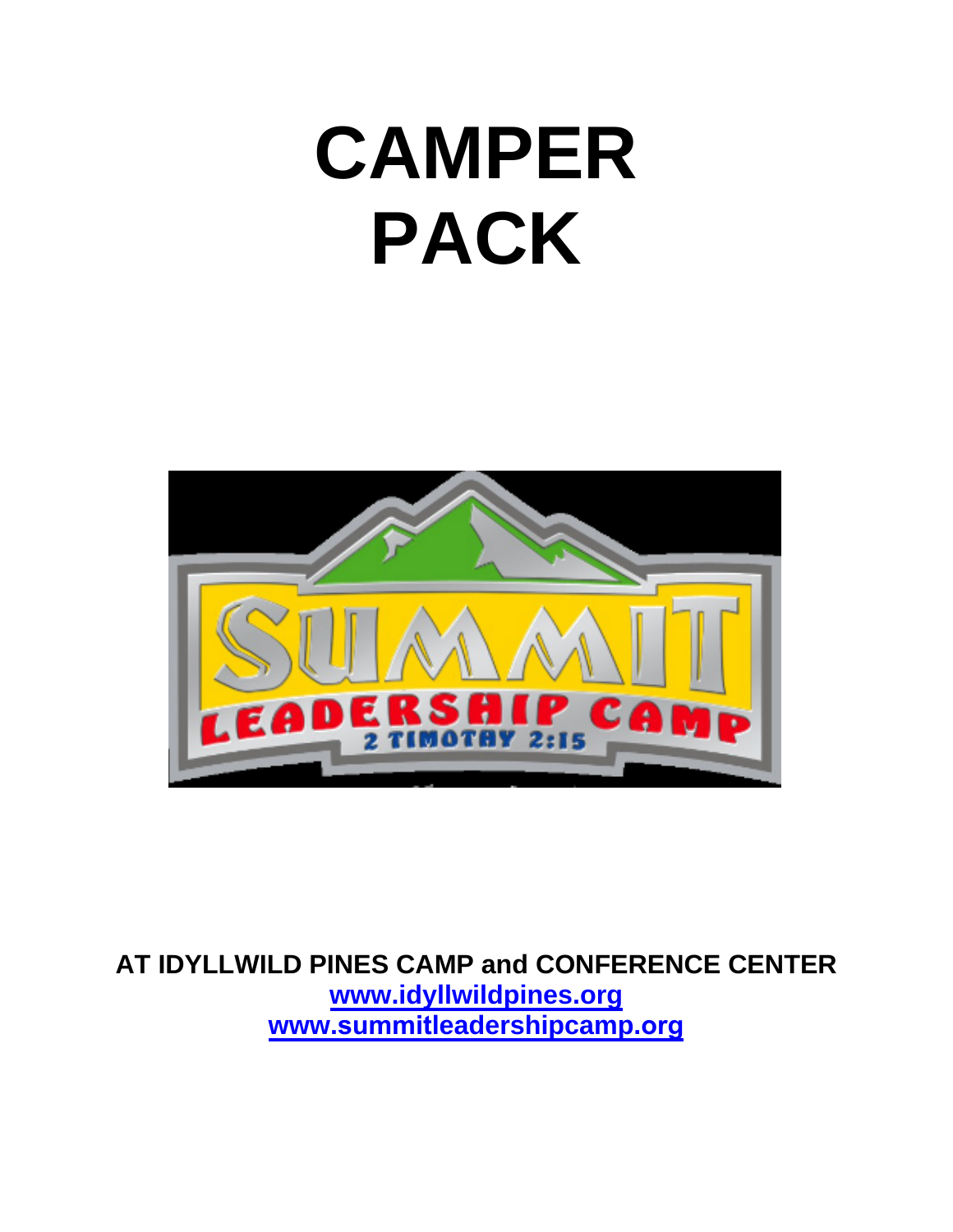# **Summit Leadership Camp T&T**

### **June 19 – June 25, 2022**

Websites: [www.idyllwildpines.org](http://www.idyllwildpines.org/)

[www.summitleadershipcamp.org](http://www.southwesternleadershipcamp.com/)

Camp Directors: Sophie Belanger (ejndz[el@hotmail.com](mailto:swlc@cox.net)) / Dorian Houser (info@summitevents.org)

Dear Camper,

Summit Leadership Camp at Idyllwild Pines Christian Camps is coming this June! It will be a great time of fun and fellowship for your T&T clubbers.

The six-day camp at Idyllwild Pines Christian Camp provides an opportunity for young AWANA students to experience intense spiritual growth, exciting fun, great food, fabulous friends, dedicated counselors, and adventures! Campers will be memorizing verses from God's Word, be involved in daily Bible lessons, take part in evening devotions with their cabin mates, and compete with their team in some crazy activities!

Summit Leadership Camp T&T is for Awana clubbers who will be *entering* 4th through 6th grades in the Fall and have completed there AWANA handbook for the current club year.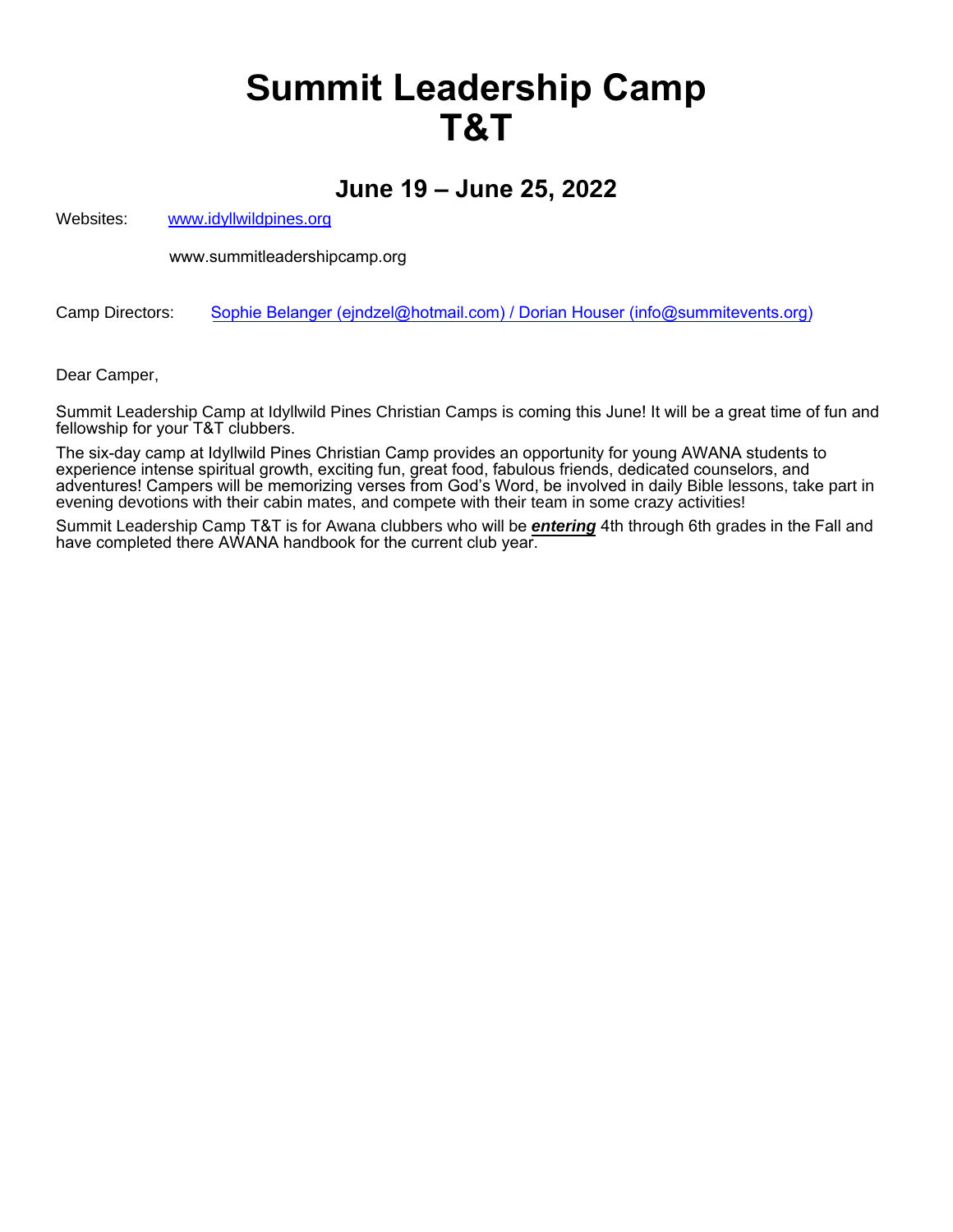### **THE COST**

The cost of camp this year will be **\$450.00** per student. Applications must be postmarked by you or your Camp Coordinator by **April 1, 2022** and include a non-refundable deposit of \$200**.** The remainder of the cost is due upon receipt of application approval. Final payment occurring after **May 1, 2022** will incur a \$25 late charge. Please adhere to the deadline as ample time must be had to ensure preparation for the correct number of people.

**• Checks should be made out to "Summit Games and Bible Quiz."**

**• Mail your application and payment(s) to the to: Summit Games and Bible Quiz, 23057 Covello Street, West Hills, CA 91307**

The camp fees cover six days of camp, all meals, and all activities. Many campers bring extra money for the snack shack and missions offering.

**REQUIRED FORMS** The following items make up a complete application:

- Registration Form completed and legibly signed and dated by each required person
- Dress and Behavior Code Form signed by both camper and parent
- Idyllwild Medical & Liability Release Form completed and signed
- Summit Leadership Camp Release form completed and signed
- Photocopy of insurance card front & back onto 8.5"x 11" paper
- Application and deposit of \$200.00 made payable to "Summit Games & Bible Quiz"

Note: In case of camp cancellation, the deposit will be refunded. **The deposit is**

**otherwise non-refundable.**

# **CAMP FEES SUMMARY Required Forms:**

| <b>Request Additional Forms:</b><br>info@summitevents.com<br>www.summitleadershipcamp.org |                                   |
|-------------------------------------------------------------------------------------------|-----------------------------------|
| <b>Completed Application and Dress Code Policy</b>                                        | Due by April 1st                  |
| Deposit of \$200.00                                                                       | Due with application by April 1st |
| Remainder of \$250.00                                                                     | Due by May 1st                    |

**The entire camp cost can be paid at the time applications are submitted, if desired. The cost for camp increases to \$475 (\$200 deposit + \$275 remainder) if payment in full is not received by May 1st. If an applicant cancels their application after June 1st, the applicant forfeits the full cost of camp; however, a replacement camper may take their place.** Please note that Summit Leadership Camp T&T is not equipped to handle special physical, emotional, or educational needs. All such circumstances need to be discussed with the Camp Director prior to applying.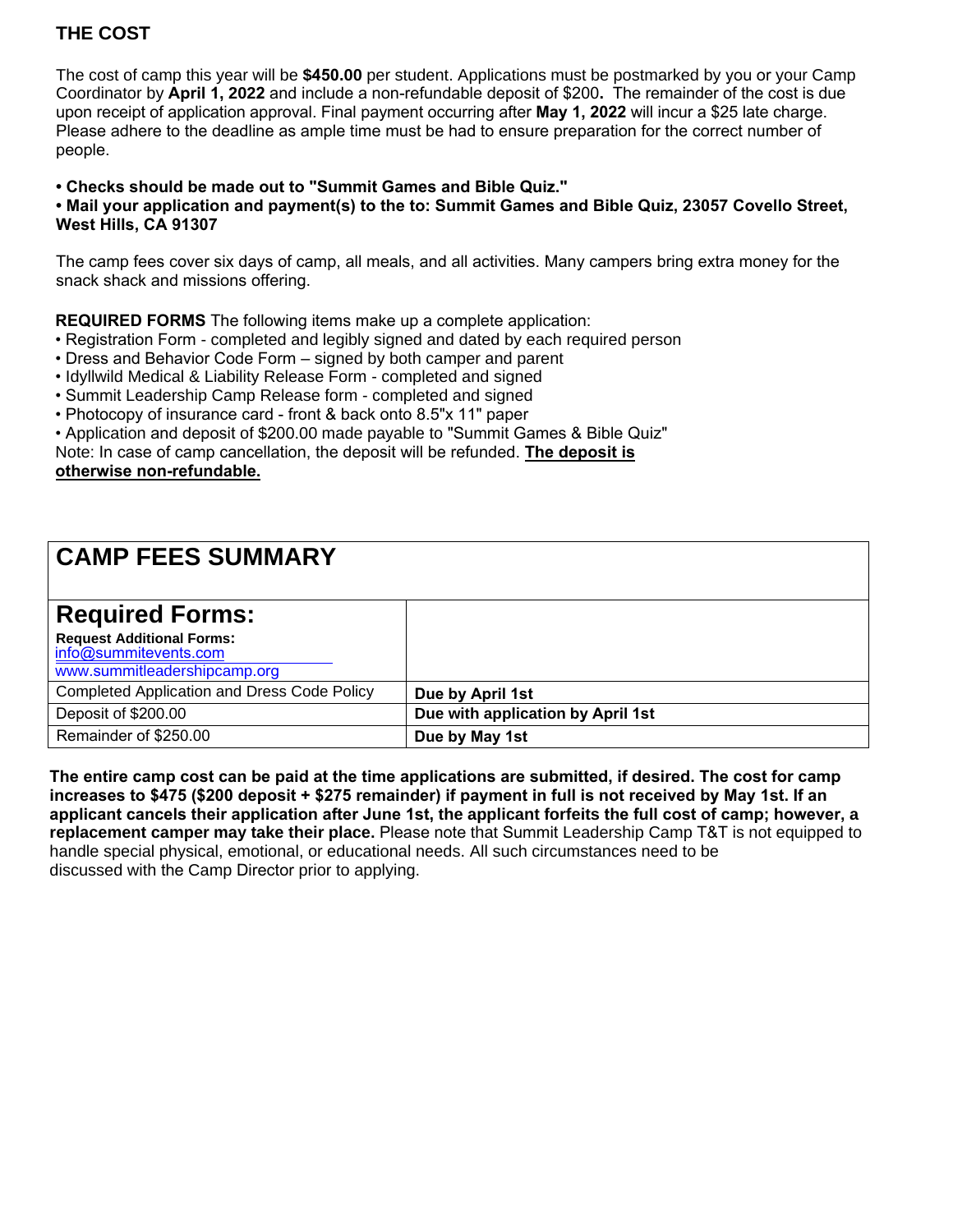### IMPORTANT INFORMATION FOR CAMPERS WITH ALLERGIES OR ASTHMA AT **S**LC **T&T**

- **1)** The RN's recommend that campers who use an inhaler carry it with them on their person. The camp nurse will have them put their initials on it in case it gets lost. **Campers must check the inhaler in at check in and they will then be allowed to keep it with them.** If they use it more than normal or if they are having any breathing difficulties, they must let the nurse know.
- **2)** There is no ER or Urgent Care in Idyllwild. We will either transport a camper to Hemet Hospital, if it becomes necessary, or call 911 in the case of an emergency.
- **3)** We will not have access to an EpiPen unless your child provides it. **Campers must check their EpiPen in when first arriving. They will then be allowed to carry the EpiPen with them. It is very important that they tell us that they have an EpiPen so the nurses are aware of the camper's severe allergy. The EpiPen must have a pharmacy label.**
- **4)** Campers with asthma and allergies need to be self-managers and have the ability to know when they need their medication or when they need to change their activity level to avoid difficulties with their allergies or asthma. The nurses will be more than happy to assist.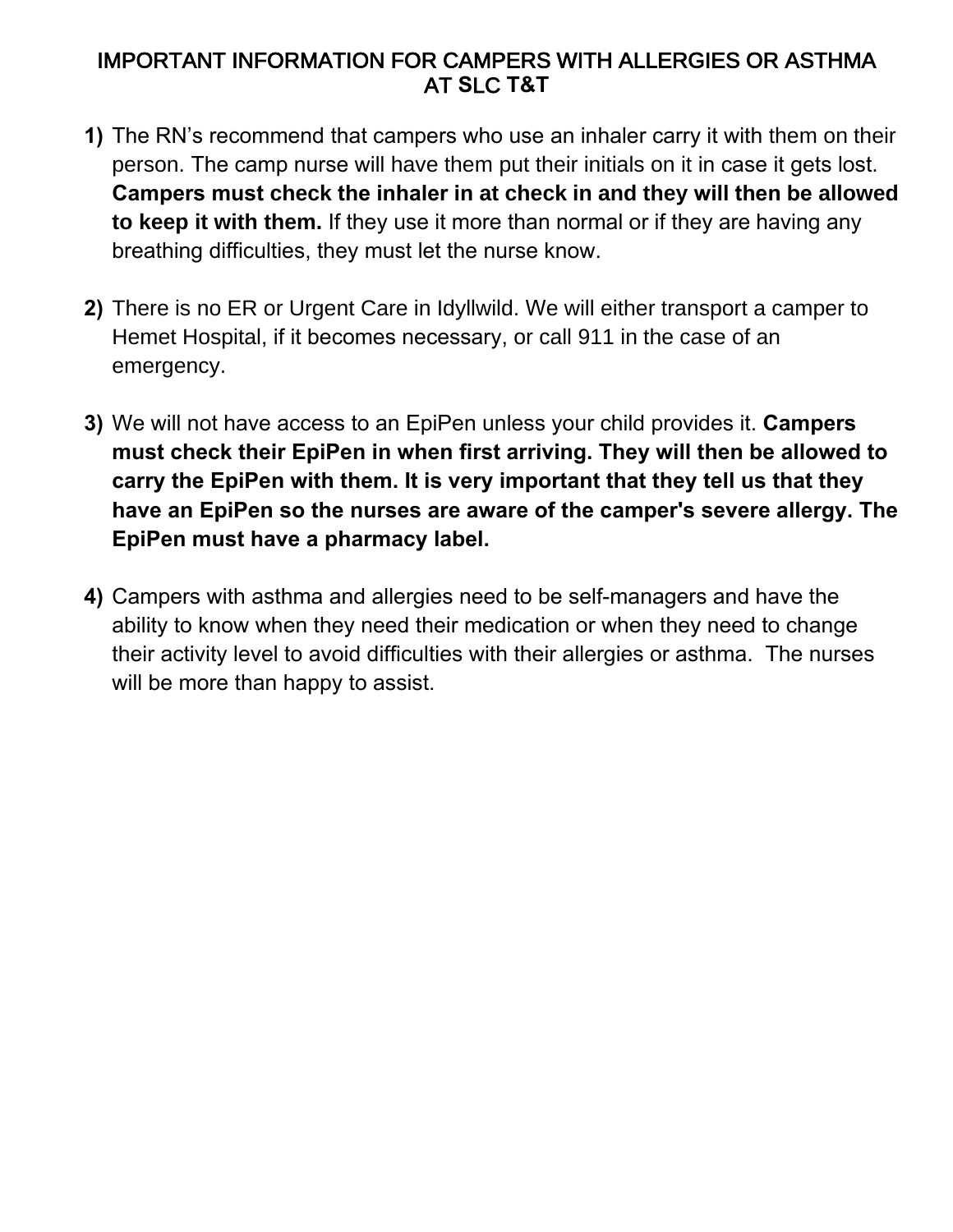# **Summit Leadership Camp T&T**

**REGISTRATION FORM/CAMPER APPLICATION** 

(*Please use a pen and print clearly)* 

| Name on name tag button if different from above (subject to approval): _____________________________ Male ___ Female___                                                                                                                                                                                                                                                                                                                                                                                                               |                                   |                                           |                                                   |
|---------------------------------------------------------------------------------------------------------------------------------------------------------------------------------------------------------------------------------------------------------------------------------------------------------------------------------------------------------------------------------------------------------------------------------------------------------------------------------------------------------------------------------------|-----------------------------------|-------------------------------------------|---------------------------------------------------|
|                                                                                                                                                                                                                                                                                                                                                                                                                                                                                                                                       |                                   |                                           |                                                   |
|                                                                                                                                                                                                                                                                                                                                                                                                                                                                                                                                       |                                   |                                           |                                                   |
|                                                                                                                                                                                                                                                                                                                                                                                                                                                                                                                                       |                                   |                                           |                                                   |
|                                                                                                                                                                                                                                                                                                                                                                                                                                                                                                                                       |                                   |                                           |                                                   |
| Youth Shirt Size: (Please circle) S M L XL 2XL 3XL (Ad)S (Ad)M                                                                                                                                                                                                                                                                                                                                                                                                                                                                        |                                   | Grade in Fall 2021: (Please circle) 4 5 6 |                                                   |
|                                                                                                                                                                                                                                                                                                                                                                                                                                                                                                                                       |                                   |                                           |                                                   |
| If accepted to attend Summit Leadership Camp, I will complete my daily lessons, verses and review. I promise to obey the camp staff, the<br>camp rules, and the camp dress code. I fully understand that if I disobey, I will be sent home and that my parent/guardian will be<br>required to pick me up. I also understand that if I am sent home, I will not be allowed to return next year.                                                                                                                                        |                                   |                                           |                                                   |
|                                                                                                                                                                                                                                                                                                                                                                                                                                                                                                                                       |                                   |                                           |                                                   |
|                                                                                                                                                                                                                                                                                                                                                                                                                                                                                                                                       |                                   |                                           |                                                   |
|                                                                                                                                                                                                                                                                                                                                                                                                                                                                                                                                       | To Be Completed by AWANA DIRECTOR |                                           |                                                   |
|                                                                                                                                                                                                                                                                                                                                                                                                                                                                                                                                       |                                   |                                           |                                                   |
|                                                                                                                                                                                                                                                                                                                                                                                                                                                                                                                                       |                                   |                                           |                                                   |
| Name of Handbook/s completed this year (not required for attending camp): [[20] Camples 2014 [20] Name of Handbook/s completed this year (not required for attending camp): [[20] Camples 2014 [20] Only 2014 [20] Only 2014 [                                                                                                                                                                                                                                                                                                        |                                   |                                           |                                                   |
|                                                                                                                                                                                                                                                                                                                                                                                                                                                                                                                                       |                                   |                                           |                                                   |
| I confirm that this applicant has met the eligibility requirements and recommend him/her for this year's Summit Leadership Camp. I<br>further confirm that the applicant and the applicant's family have completed this application and have provided all necessary<br>signatures and information, and that I have not signed on behalf of the applicant or parents/guardians unless the applicant is my<br>child.<br>Awana Director's Phone Number: National Awana Director's Email: National Awana Director's Email: National Awana |                                   |                                           |                                                   |
| This section must be completed before acceptance will be considered.                                                                                                                                                                                                                                                                                                                                                                                                                                                                  |                                   |                                           |                                                   |
| To Be Completed by CAMP COORDINATOR (if used                                                                                                                                                                                                                                                                                                                                                                                                                                                                                          | by your AWANA Club)               |                                           | Camp Coordinator's Signature: ___________________ |
| Camp Coordinator's Phone Number: ______________________Camp Coordinator's E-mail: ____________________________                                                                                                                                                                                                                                                                                                                                                                                                                        |                                   |                                           |                                                   |

**We recommend that you keep a copy of this application for your records.**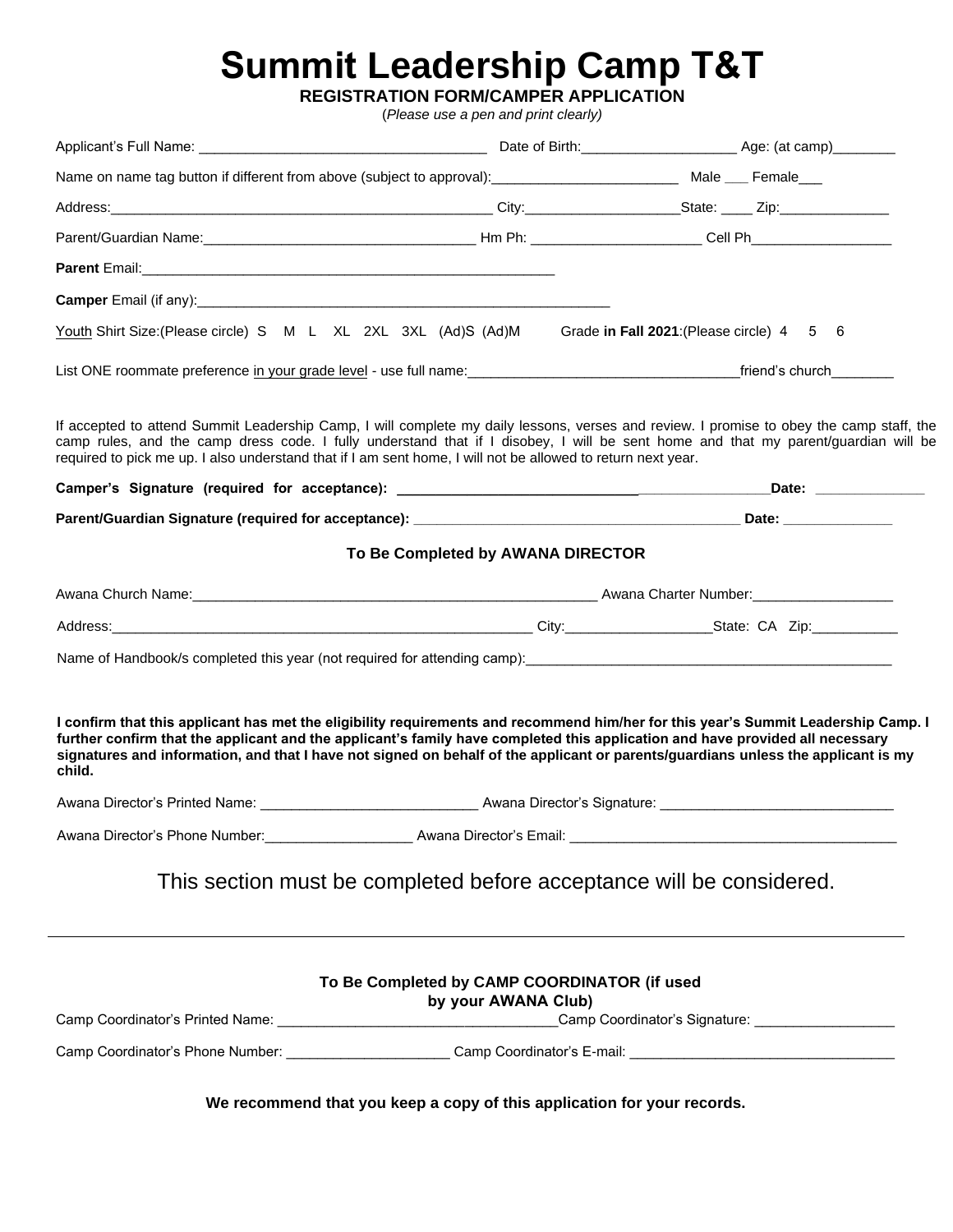# **Summit Leadership Camp T&T**

**CONSENT AND RELEASE OF LIABILITY FORM**

(*Please use a pen and print clearly)*

#### **THIS DOCUMENT CONTAINS A RELEASE OF LIABILITY. YOU ARE ADVISED TO REVIEW IT CAREFULLY.**

Name of Camper: \_\_\_\_\_\_\_\_\_\_\_\_\_\_\_\_\_\_\_\_\_\_\_\_\_\_\_\_\_\_\_\_\_\_\_\_\_\_\_\_\_\_\_\_\_\_\_\_\_\_\_\_\_\_\_\_\_\_ Date of Birth: \_\_\_\_\_\_\_\_\_\_\_\_\_

I understand and agree that participation at Summit Leadership Camp T&T is a privilege to which my child is not otherwise entitled. In consideration for that privilege, I am signing this Consent and Release of Liability for my underage child.

#### **Release of Liability**

Prior to participation in Camp activities, I acknowledge that my child's involvement in the Camp may involve risk of property damage and of personal injury, illness or even death, including but not limited to the risks arising from transportation related activities, recreational activities, accidents in the outdoors and rustic facilities, adverse weather conditions, and injuries and illness as a result of food-borne illnesses and allergic reactions. In addition, I understand that there may be other risks inherent in Camp activities of which I may not be presently aware.

By signing this Consent and Release of Liability, I warrant that my child is fully capable of safely participating in all Camp activities, and I expressly assume all risks of his/her participation, whether such risks are known or unknown to me at this time. I further generally release Summit Leadership Camp and their directors, officers, employees, volunteers, and agents, and other guests at the Camp, from any and all claims that I may have against any of them as a result of property damage or personal injury, illness or death as a result of participation in Camp activities, whether on or off Camp grounds. I agree that this release includes the ordinary, special and inherent risks described above, and other risks that I may not foresee or be aware of at this time. This Release of Liability is given on behalf of my child, me, and the heirs, family, estate, administrators, executors, personal representatives and assignees of me.

The undersigned further acknowledges the contagious nature of COVID-19 and voluntarily assumes the risk that he/she, and/or the minor participant, may be exposed to or infected by COVID-19 by attending Summit Leadership Camp sponsored camp and activities, and that such exposure or infection may result in personal injury, illness, permanent disability, and death. Per the Centers for Disease Control and Prevention, COVID-19 is a contagious disease thought to be spread mainly from person-to-person. Although Summit Leadership Camp will put in place preventative measures to reduce the spread of COVID-19, it cannot guarantee that Participant will not come in contact with or become infected with COVID-19 or and other infectious diseases. I, as the legal guardian for myself or on behalf of the minor participant, understand that the risk of becoming exposed to or infected by COVID-19 at Summit Leadership Camp may result from the actions, omissions, or negligence of myself, the minor participant, and others, including, but not limited to, Summit Leadership Camp staff, counselors, and other participants and their families.

#### **Other Releases and Acknowledgements**

I understand that, while my child is participating in Camp activities, photographs, film, audio recordings and videotape of him/her may be taken for use in brochures, videos, releases to the press, and various Idyllwild Pines publications and other work product. l do hereby irrevocably grant Summit Leadership Camp permission to record, display and/or reproduce my child's name (first & last,) likeness and voice on audio and/or video tape, film or other media, to edit and otherwise modify such media at its discretion, to incorporate the media into any work product, and to use or authorize the use of such media or any portion thereof in any manner or media or by any means, methods or technologies now known or hereafter to be known.

I do also hereby understand that most counselors/staff serving with Summit Leadership Camp are considered mandated reporters and are bound by the California Code to report any statements that a child may make regarding any and all physical or sexual abuse which they may have suffered.

| Signature                 | <b>Print Full Name</b>                                                                                                                                                                                                             |
|---------------------------|------------------------------------------------------------------------------------------------------------------------------------------------------------------------------------------------------------------------------------|
| Date                      | <b>Phone Number</b>                                                                                                                                                                                                                |
| Address, City, State, Zip | E-mail                                                                                                                                                                                                                             |
| Emergency Contact_        | <b>Phone Contract Contract Contract Contract Contract Contract Contract Contract Contract Contract Contract Contract Contract Contract Contract Contract Contract Contract Contract Contract Contract Contract Contract Contra</b> |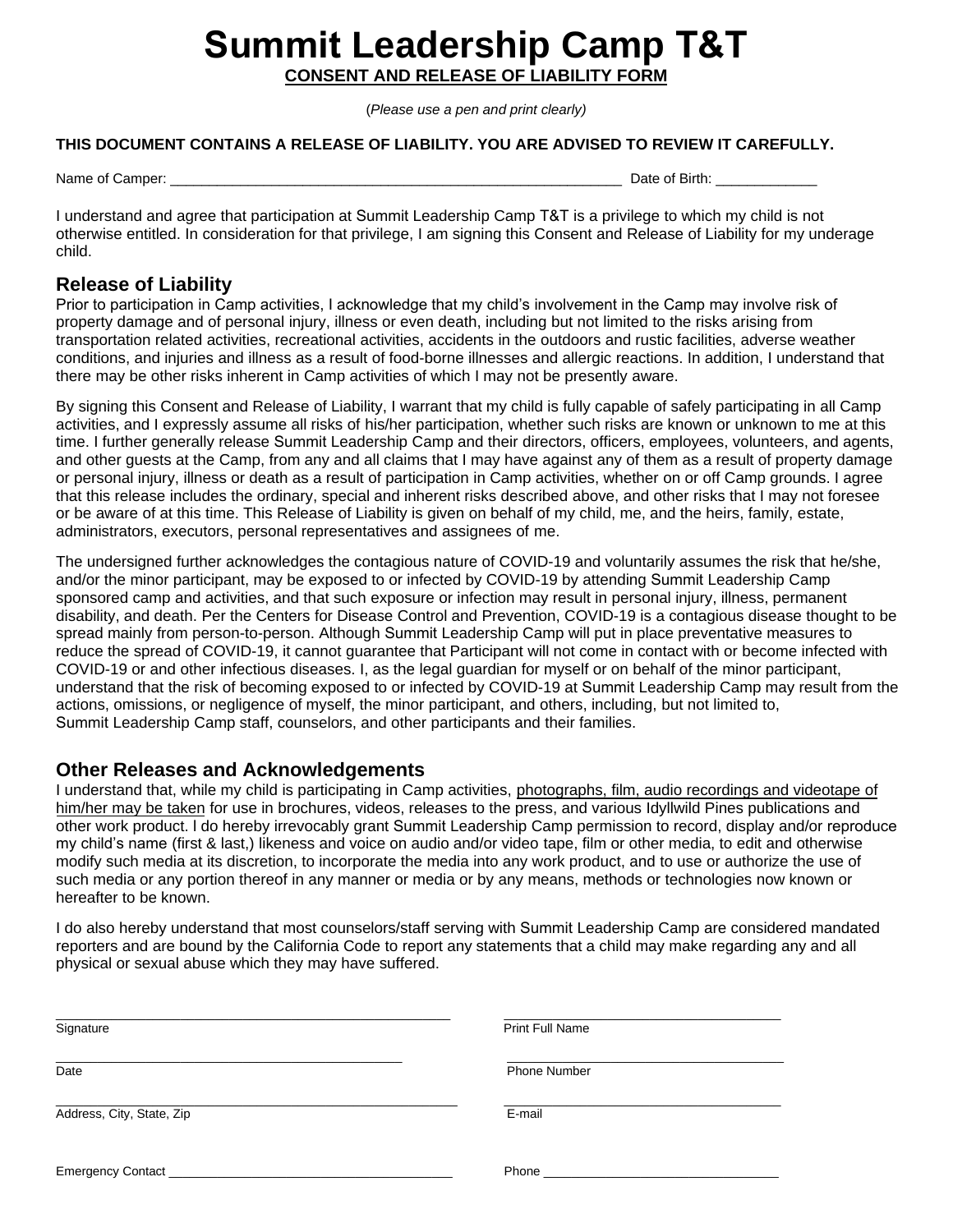

#### **Participant Release of Liability Agreement**

| Name of Participant: (Print clearly) | Date                 |  |  |  |
|--------------------------------------|----------------------|--|--|--|
| <b>Emergency Contact Name:</b>       | <b>Phone Number:</b> |  |  |  |

In consideration for permitting participation in Idyllwild Pines Camp and Conference Center sponsored courses and activities, I, as the legal guardian for myself or on behalf of the minor participant, hereby represent, acknowledge and agree as follows:

#### **Acknowledgement and Assumption of Risks:**

It is acknowledged that there are certain risks and dangers in participating in activities conducted in either indoor or the outdoor setting, which cannot be eliminated without destroying the unique character of the activities. Exposure to natural elements such as extreme or inclement weather cannot be controlled and may be harmful. Injuries can occur from natural hazards including, wild animals, insects, reptiles, toxic plants, loose or falling rocks, sharp rock edges, wood splinters, falling trees, steep slopes, rugged terrain, flooding, ice and snow.

Individuals who participate in any camp activity or are using the challenge course will climb high rock walls, trees, ropes and wires, while attached to a rope protection system and wearing a helmet. While participating in these activities, the participant may slip or fall, which can lead to minor injuries or in extreme cases, more serious injuries, including permanent disability, trauma or death. The participant could experience vertigo or other mental impairment brought on by exposure to heights or fear of falling.

It is acknowledged that decisions made by the instructors and participants in a wilderness setting, based on a variety of perceptions and evaluations, which by their nature are imprecise and subject to errors in judgments. Lapses of judgment or the careless conduct of other participants may cause the participant injury.

The undersigned represents that he/she, and/or the minor participant, is in good health and in the proper physical condition to participate in the Activities. Participation in the Activities carries with it certain inherent risks that cannot be eliminated regardless of the care taken to avoid injuries. The specific risks may include, but are not limited to: 1) minor injuries such as scratches, bruises, and sprains; 2) major injuries such as broken bones, strains, joint or back injury, and concussions; and 3) catastrophic injuries including paralysis and death. The undersigned fully understands that the risks involved may be caused by his/her or the minor participant's own actions, those of other participants, the conditions in which the Activities take place, or the negligence of the Releasees named in this Agreement. Further, it is understood that there may be other risk either not known to myself or the minor participant or not readily foreseeable at this time. I, as the legal guardian for myself or on behalf of the minor participant, fully accept and assume all such risks and all responsibilities for losses, costs, and damages incurred as a result of participation in the Activities.

The undersigned further acknowledges the contagious nature of COVID-19 and voluntarily assumes the risk that he/she, and/or the minor participant, may be exposed to or infected by COVID-19 by attending the Idyllwild Pines Camp and Conference Center sponsored courses and activities, and that such exposure or infection may result in personal injury, illness, permanent disability, and death. Per the Centers for Disease Control and Prevention, COVID-19 is a contagious disease thought to be spread mainly from person-to-person. Although Idyllwild Pines Camp will put in place preventative measures to reduce the spread of COVID-19, it cannot guarantee that Participant will not come in contact with or become infected with COVID-19 or and other infectious diseases. I, as the legal guardian for myself or on behalf of the minor participant, understand that the risk of becoming exposed to or infected by COVID-19 at Idyllwild Pines Camp and Conference Center may result from the actions, omissions, or negligence of myself, the minor participant, and others, including, but not limited to, Idyllwild Pines Camp and Conference Center employees, volunteers, and other participants and their families.

#### **Release and Indemnity:**

I voluntarily agree to assume all of the foregoing risks and accept sole responsibility for any injury to myself and/or the minor participant (including, but not limited to, personal injury, disability, and death), illness, damage, loss, claim, liability, or expense, of any kind, that I and/or the minor participant may experience or incur in connection with my and/or the minor participant's attendance at Idyllwild Pines Camp and Conference Center or participation in the Activities.

On behalf of myself and/or the minor participant, I hereby release, hold harmless and agree not to sue Idyllwild Pines, its respective directors, officers, employees, representatives, affiliates, volunteers, agents, contractors, and, if applicable, owners or lessors of premises on which the Activities take place ("Releasees"). With respect to any and all claims of injury, disability, death or other liabilities and loss of damage to person or property, asserted by or on behalf of participant or by parents or guardians, resulting directly or indirectly, from participating in Activities or the use of its equipment or facilities.

This release includes injury, loss or damage caused or claimed to be caused in whole or in part by the negligence of Idyllwild Pines and its agents. It is understood that in signing this document, rights are surrendered to make any claim or file a lawsuit against Idyllwild Pines and/or agents for personal injury, property damage, wrongful death, breach of warranty or contract, or under any other legal theory, except in cases in intentional wrongs or the gross negligence of Idyllwild Pines and/or its agents. I understand and agree that this release includes any claims based on the actions, omissions, or negligence of Idyllwild Pines and/or its agents, whether a COVID-19 infection occurs before, during, or after participation in the Activities.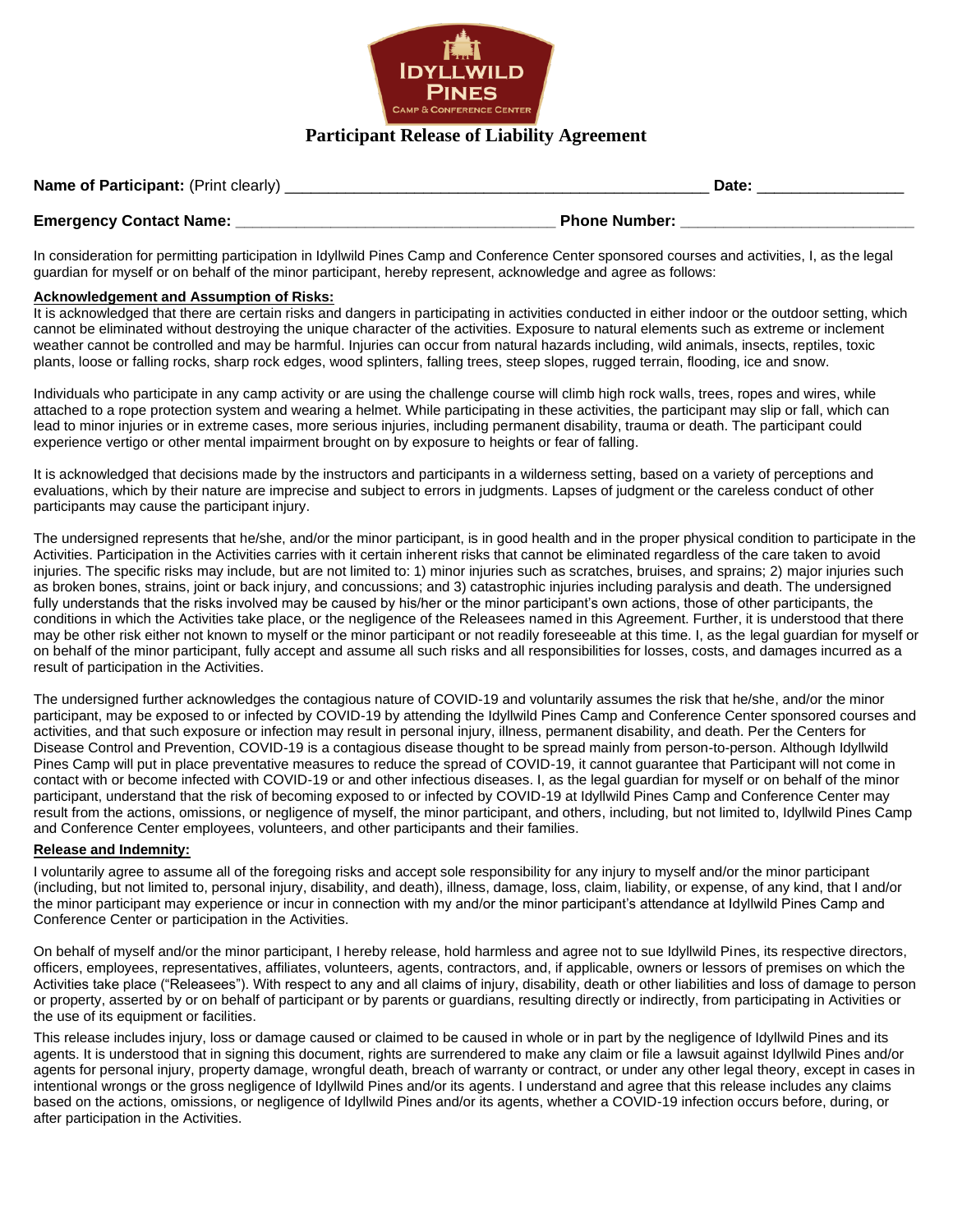**Medical Waiver:** In the event of injury or illness while I and/or the minor participant is engaged in any Activities, the undersigned hereby authorizes Idyllwild Pines Camp and Conference Center to consent to medical treatment on behalf of myself and/or the minor participant as deemed necessary. The undersigned hereby authorizes Idyllwild Pines Camp and Conference Center and its officers, employees and agents, into whose care myself and/or the minor participant has been entrusted, to consent to the advice of trained emergency personnel. The undersigned understands and agrees that he/she and/or the minor participant is advised to obtain health insurance coverage prior to participation in any Activity and that he/she and/or the minor participant will be responsible for any medical expenses arising out of any injury or claim arising out of Activity participation.

This release shall be binding to the fullest extent permitted by law. If any provision of this agreement is found to be unenforceable, the remaining terms shall be enforceable. This agreement will be interpreted and construed according to the laws of the State of California, and in the event of any legal action relating to this agreement or any of the subject matter covered by it, such legal action will be initiated, maintained and decided only in Riverside County, California.

The participant, and the parent(s) or guardian of a minor participant, have each read this document, had the opportunity to ask questions, and understand and voluntarily agree to it terms, which shall be binding upon them, their heirs, estate, executors and administrators. The parent or guardian confirms that they have the authority to make this commitment. The undersigned fully understands that with this assumption of risk, release and waiver of liability and indemnity agreement, that the undersigned is giving up substantial rights in connection therewith, and that its terms are contractual, and not a mere recital. The undersigned acknowledge that he/she is signing this agreement freely and voluntarily.

| Signature of Participant:        | Date: |
|----------------------------------|-------|
| Signature of Parent or Guardian: | Date: |
| <b>Print Name</b>                |       |

In the event of an emergency, if family physician cannot be reached, I hereby authorize myself or my child to be treated by Certified Emergency Personnel.

| <b>Sign</b><br>ΩT<br>ΩF<br>ΤР.<br>m |  |
|-------------------------------------|--|
| Date                                |  |

#### **Photo and Video Release**

I give Idyllwild Pines Camp permission for any photos or videos taken of myself/child for the duration of the stay to be used at Idyllwild Pines camp's discretion in any of their promotional venues.

| Signature of Parent/Guardian or Participant | 'rınt |
|---------------------------------------------|-------|
| Date                                        |       |



### **EXPERIENCING RENEWAL | DISCOVERING TRUTH | TRANSFORMING LIVES**

26375 STATE HWY 243 P.O. Box 425 IDYLLWILD CA 92549 PHONE: 951-659-2605 EMAIL: INFO@IDYLLWILDPINES.COM WWW.IDYLLWILDPINES.ORG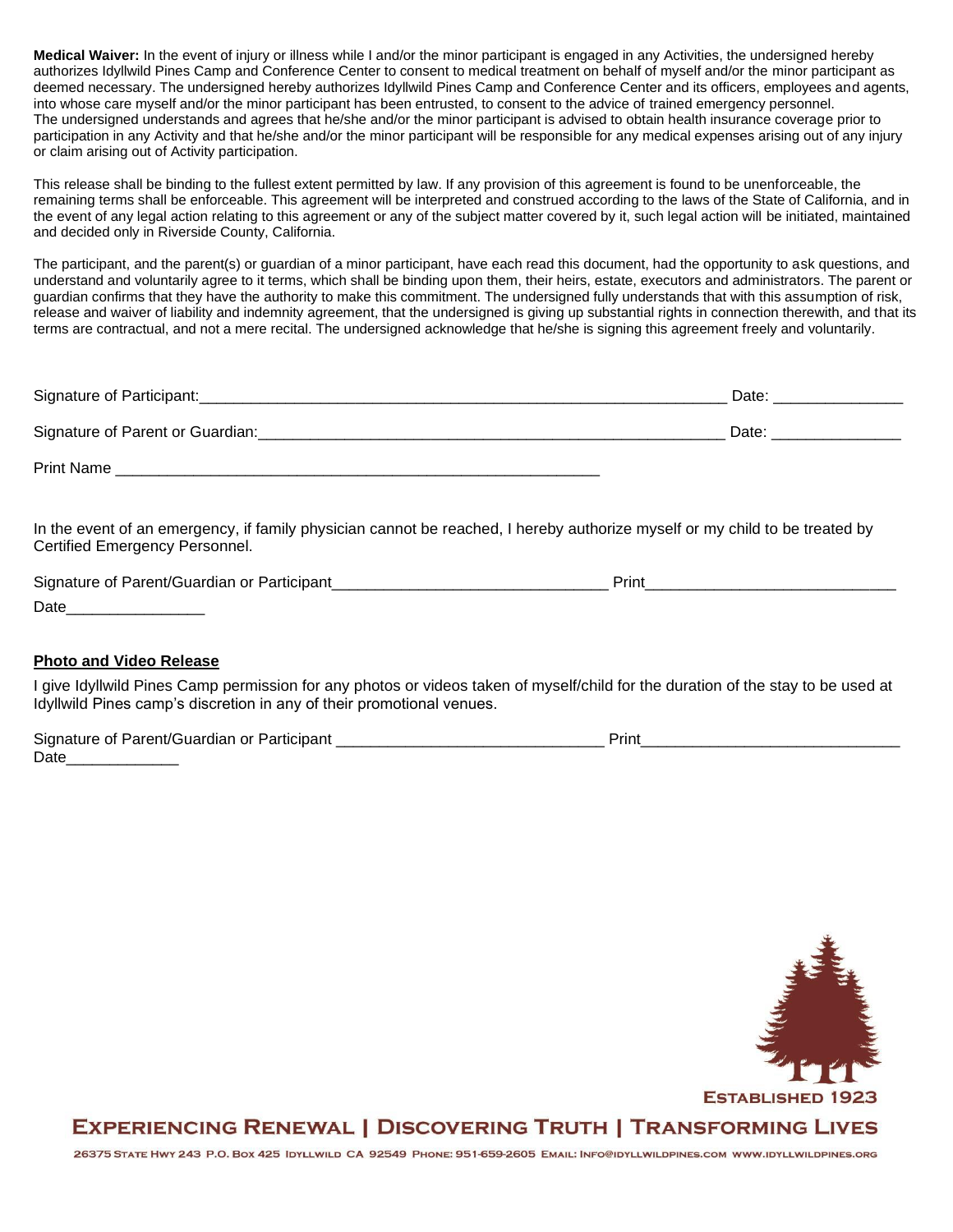

|                | Camper Name:              | Dates will attend camp: from                                         | <b>JUNE 19 2021 TO JUNE 25, 2021</b><br>Month/Day/Year<br>Month/Day/Year                                 |
|----------------|---------------------------|----------------------------------------------------------------------|----------------------------------------------------------------------------------------------------------|
|                | First                     | Middle                                                               | Last                                                                                                     |
|                | $\Box$ Male $\Box$ Female | <b>Birth Date</b><br>Month/Day/Year                                  | Age on arrival at camp:                                                                                  |
| ERSAIP<br>C7   |                           |                                                                      | To Parent(s)/Guardian(s): Please follow the instructions below. Attach additional information if needed. |
| 2 TIMOTHY 2:15 |                           |                                                                      |                                                                                                          |
|                |                           | 1) Complete pages 1, 2 and 3 of this form (FORM 1) and make a copy.  |                                                                                                          |
|                |                           | 2) Send ALL original signed FORMS along with camp registration pages |                                                                                                          |
|                |                           | and a copy of child's medical insurance card (both sides             |                                                                                                          |

|                           | Camper Home Address: The Campion of the Campion of the Campion of the Campion of the Campion of the Campion of the Campion of the Campion of the Campion of the Campion of the Campion of the Campion of the Campion of the Ca |                                                                                                                                                                                                                                                |      |       |                                                                                                                                                                                                                                                             |
|---------------------------|--------------------------------------------------------------------------------------------------------------------------------------------------------------------------------------------------------------------------------|------------------------------------------------------------------------------------------------------------------------------------------------------------------------------------------------------------------------------------------------|------|-------|-------------------------------------------------------------------------------------------------------------------------------------------------------------------------------------------------------------------------------------------------------------|
|                           | <b>Street Address</b>                                                                                                                                                                                                          |                                                                                                                                                                                                                                                | City | State | Zip Code                                                                                                                                                                                                                                                    |
|                           | Parent/quardian with legal custody to be contacted in case of illness or injury:                                                                                                                                               | Relationship                                                                                                                                                                                                                                   |      |       |                                                                                                                                                                                                                                                             |
|                           |                                                                                                                                                                                                                                | to Camper: to Camper and the Camper of the Camper of the Camper of the Camper of the Camper of the Camper of the Camper of the Camper of the Camper of the Camper of the Camper of the Camper of the Camper of the Camper of t                 |      |       | Preferred Phones: ( ) ( )                                                                                                                                                                                                                                   |
|                           |                                                                                                                                                                                                                                |                                                                                                                                                                                                                                                |      |       | Email: Email: Email: Email: Email: Email: Email: Email: Email: Email: Email: Email: Email: Email: Email: Email: Email: Email: Email: Email: Email: Email: Email: Email: Email: Email: Email: Email: Email: Email: Email: Email                              |
| (If different from above) | <b>Street Address</b>                                                                                                                                                                                                          | City                                                                                                                                                                                                                                           |      | State | Zip Code                                                                                                                                                                                                                                                    |
|                           | Second parent/guardian or other emergency contact:                                                                                                                                                                             |                                                                                                                                                                                                                                                |      |       |                                                                                                                                                                                                                                                             |
|                           | Name: Name and the state of the state of the state of the state of the state of the state of the state of the state of the state of the state of the state of the state of the state of the state of the state of the state of | Relationship<br>to Camper: to Camper and the Camper of the Camper of the Camper of the Camper of the Camper of the Camper of the Camper of the Camper of the Camper of the Camper of the Camper of the Camper of the Camper of the Camper of t |      |       | Preferred Phones: ( ) ( )<br>Email: Email: All and the state of the state of the state of the state of the state of the state of the state of the state of the state of the state of the state of the state of the state of the state of the state of the s |
|                           | Additional contact in event parent(s)/quardian(s) cannot be reached:                                                                                                                                                           | Relationship                                                                                                                                                                                                                                   |      |       |                                                                                                                                                                                                                                                             |
|                           |                                                                                                                                                                                                                                | to Camper: to Camper and the Camper of the Camper of the Camper of the Camper of the Camper of the Camper of the Camper of the Camper of the Camper of the Camper of the Camper of the Camper of the Camper of the Camper of t                 |      |       | Preferred Phones: ( ) ( )                                                                                                                                                                                                                                   |

**Allergies:** □ No known allergies. □ This camper is allergic to: □ Food □ Medicine □ The environment (insect stings, hay fever, etc.) □ Other

| □ PLEASE CHECK IF YOUR CHILD WILL HAVE AN EPI-PEN AT CAMP                     |
|-------------------------------------------------------------------------------|
| (Please describe below what the camper is allergic to and the reaction seen.) |
|                                                                               |
|                                                                               |
|                                                                               |
|                                                                               |

- Diet, Nutrition: □ This camper eats a regular diet. □ This camper eats a regular vegetarian diet. □ This camper is lactose intolerant. □ This camper is gluten intolerant. Other, *please explain in space.*
- 

**Restrictions:** I have reviewed the program and activities of the camp and feel the camper can participate without restrictions.  $\Box$  I have reviewed the program and activities of the camp and feel the camper can participate with the following restrictions or adaptations. *(Please describe below.)*

**Medical Insurance Information:**

**This** camper is covered by family medical/hospital insurance  $□$  Yes  $□$  No

|                   | Include a copy of your insurance card if appropriate; copy both sides of the card so information is readable. |
|-------------------|---------------------------------------------------------------------------------------------------------------|
| Insurance Company | <b>Policy Number</b>                                                                                          |

Subscriber **Insurance Company Phone Number (** ) and the United States of the United States of the United States of the United States of the United States of the United States of the United States of the United States of th

#### **Parent/Guardian Authorization for Health Care:**

This health history is correct and accurately reflects the health status of the camper to whom it pertains. The person described has permission to participate in all camp activities except as noted by me and/or an examining physician. I give permission to the physician selected by the camp to order x-rays, routine tests, and treatment related to the health of my child for both routine health care and in emergency situations. If I cannot be reached in an emergency, I give my permission to the physician to hospitalize, secure proper treatment for, and order injection, anesthesia, or surgery for this child. I understand the information on this form will be shared on a "need to know" basis with camp staff. I give permission to photocopy this form. In addition, the camp has permission to obtain a copy of my child's health record from providers who treat my child and these providers may talk with the program's staff about my child's health status.

Signature of Custodial **Relationship** Relationship

Parent/Guardian to Camper: to Camper: to Camper: to Camper: to Camper: to Camper: to Camper: to Camper: to Camper: to Camper: to Camper: to Camper: to Camper: to Camper: to Camper: to Camper: to Camper: to Camper: to Campe

(For Camp

Camper Name

**Camper Name** 

First

Middle

Last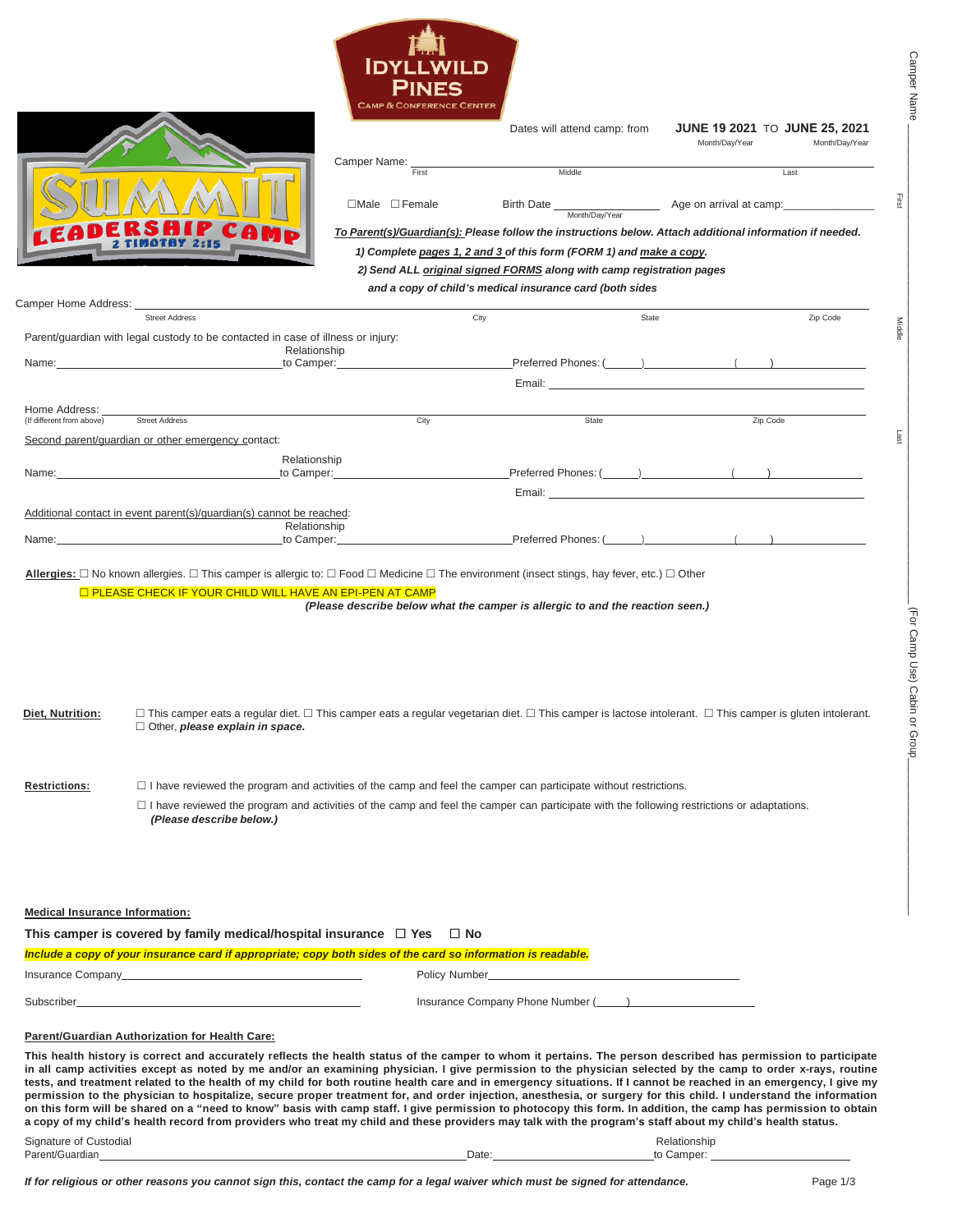### CAMPER HEALTH HISTORY FORM 1

Camper Name: First

Birth Date:

First Last

Month/Day/Year

|                                                                                                     | Immunization History: Provide the month and year for each immunization. Starred (*) immunizations must include date to meet ACA Standard. Copies of immunization forms |                      |                      |                      |                      |                      |                                |
|-----------------------------------------------------------------------------------------------------|------------------------------------------------------------------------------------------------------------------------------------------------------------------------|----------------------|----------------------|----------------------|----------------------|----------------------|--------------------------------|
| from health-care providers or state or local government are acceptable; please attach to this form. |                                                                                                                                                                        |                      |                      |                      |                      |                      |                                |
|                                                                                                     | Immunization                                                                                                                                                           | Dose 1<br>Month/Year | Dose 2<br>Month/Year | Dose 3<br>Month/Year | Dose 4<br>Month/Year | Dose 5<br>Month/Year | Most Recent Dose<br>Month/Year |
| Diptheria, tetanus, pertussis<br>(DTaP) or (TdaP)                                                   |                                                                                                                                                                        |                      |                      |                      |                      |                      |                                |
| Tetanus booster *<br>(dT) or (TdaP)                                                                 |                                                                                                                                                                        |                      |                      |                      |                      |                      |                                |
| Mumps, measles, rubella<br>(MMR)                                                                    |                                                                                                                                                                        |                      |                      |                      |                      |                      |                                |
| Polio<br>(IPV)                                                                                      |                                                                                                                                                                        |                      |                      |                      |                      |                      |                                |
| Haemophilus influenzae type B<br>(HIB)                                                              |                                                                                                                                                                        |                      |                      |                      |                      |                      |                                |
| Pneumococcal<br>(PCV)                                                                               |                                                                                                                                                                        |                      |                      |                      |                      |                      |                                |
| <b>Hepatitis B</b>                                                                                  |                                                                                                                                                                        |                      |                      |                      |                      |                      |                                |
| <b>Hepatitis A</b>                                                                                  |                                                                                                                                                                        |                      |                      |                      |                      |                      |                                |
| Varicella<br>(chicken pox)                                                                          | $\Box$ Had chicken pox<br>Date:                                                                                                                                        |                      |                      |                      |                      |                      |                                |
| Meningococcal meningitis<br>(MCV4)                                                                  |                                                                                                                                                                        |                      |                      |                      |                      |                      |                                |

#### Tuberculosis (TB) test Date: Date: Date: Date: Degative Dositive

#### If your camper has not been fully immunized, please sign the following statement: I understand and accept the risks to my child from not being fully immunized.

| Signature of Custodial |      | Relationship  |
|------------------------|------|---------------|
| Parent/Guardian:       | Date | Camper:<br>to |
|                        |      |               |

#### Medication:  $\square$  This camper will not take any medications, inhalers or epi-pens while attending camp.  $\Box$  This camper will take the following daily medication(s) while at camp:

"Medication" is any substance a person takes to maintain and/or improve their health. This includes vitamins & natural remedies. *Please review camp instructions about* required packaging/containers. Many states require original pharmacy containers with labels which show the camper's name and how the medication should be *given. Provide enough of each medication to last the entire time the camper will be at camp.*

| Name of medication | Date started | Reason for taking it | When it is given                                                                          | Amount or dose given | How it is given |
|--------------------|--------------|----------------------|-------------------------------------------------------------------------------------------|----------------------|-----------------|
|                    |              |                      | $\Box$ Breakfast<br>$\Box$ Lunch<br>$\Box$ Dinner<br>$\Box$ Bedtime<br>$\Box$ Other time: |                      |                 |
|                    |              |                      | $\Box$ Breakfast<br>$\Box$ Lunch<br>$\Box$ Dinner<br>$\Box$ Bedtime<br>Other time:        |                      |                 |
|                    |              |                      | $\Box$ Breakfast<br>$\Box$ Lunch<br>$\Box$ Dinner<br>$\Box$ Bedtime<br>$\Box$ Other time: |                      |                 |
|                    |              |                      | $\Box$ Breakfast<br>$\Box$ Lunch<br>$\Box$ Dinner<br>$\Box$ Bedtime<br>Other time:        |                      |                 |

The following non-prescription medications *may* be stocked in the camp Health Center and are used on an as needed basis to manage illness and injury. *Cross out those the camper should not be given.*

Tylenol Zyrtec Motrin Calamine lotion **Calamine lotion** Tums **Aloe Vera Gel (plain)** Halls cough drops **Aloe gel with Lidocaine** Aloe gel with Lidocaine Cepacol Lozenges **Icy hot gel** and the contract of the contract of the contract of the contract of the contract of the contract of the contract of the contract of the contract of the contract of the contract of the contrac

Benadryl **Benadryl Lice shampoo or cream (Nix or Eliminate)** Delsym cough medication **Network** Neosporin antibiotic ointment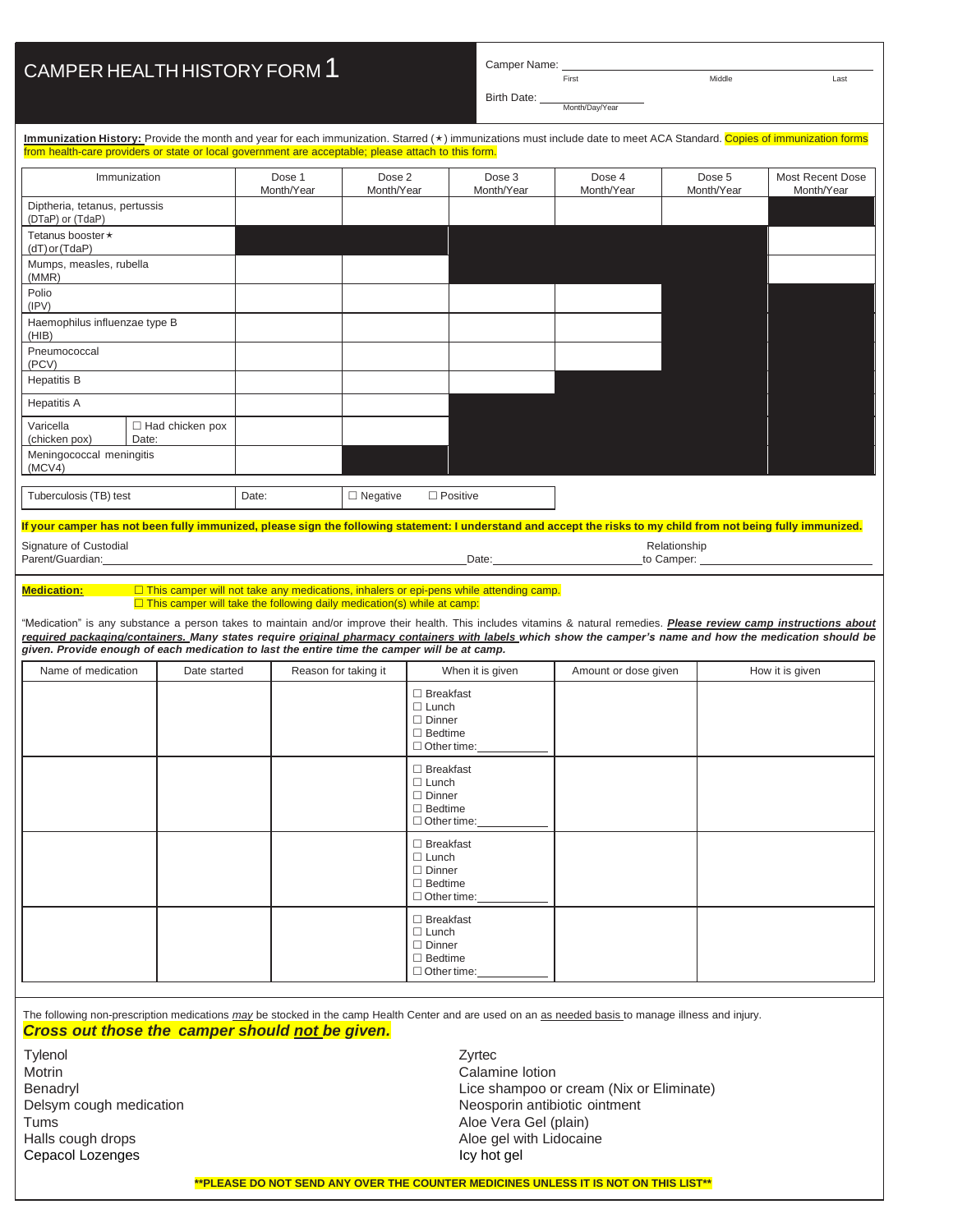Camper Name: First

Birth Date: Month/Day/Year

First Last

#### **General Health History:** *Check "Yes" or "No" for each statement. Explain "Yes" answers below.*

Has/does the camper:

|                                                    | $\Box$ Yes $\Box$ No |                                                           |                      |
|----------------------------------------------------|----------------------|-----------------------------------------------------------|----------------------|
|                                                    | $\Box$ Yes $\Box$ No | 12. Passed out/had chest pain during exercise?            | $\Box$ Yes $\Box$ No |
|                                                    | $\Box$ Yes $\Box$ No | 13. Had mononucleosis ("mono") during the past 12 months? | $\Box$ Yes $\Box$ No |
|                                                    | $\Box$ Yes $\Box$ No | 14. If female, have problems with periods/menstruation?   | $\Box$ Yes $\Box$ No |
|                                                    | $\Box$ Yes $\Box$ No | 15. Have problems with falling as eep/sleepwalking?       | $\Box$ Yes $\Box$ No |
| 6. Had asthma/wheezing/shortness of breath?        | $\Box$ Yes $\Box$ No |                                                           | $\Box$ Yes $\Box$ No |
|                                                    | $\Box$ Yes $\Box$ No |                                                           | $\Box$ Yes $\Box$ No |
|                                                    | $\Box$ Yes $\Box$ No |                                                           | $\Box$ Yes $\Box$ No |
|                                                    | $\Box$ Yes $\Box$ No |                                                           | $\Box$ Yes $\Box$ No |
| 10. Wear glasses, contacts, or protective eyewear? | $\Box$ Yes $\Box$ No | 20. Traveled outside the country in the past 9 months?    | $\Box$ Yes $\Box$ No |

*Please explain "Yes" answers in the space below,* noting the number of the questions. For travel outside the country, please name countries visited and dates of travel.

#### **Mental, Emotional, and Social Health:** *Check "Yes" or "No" for each statement.*

Has the camper:

|                                                                                                                          | $\Box$ Yes $\Box$ No |
|--------------------------------------------------------------------------------------------------------------------------|----------------------|
|                                                                                                                          | $\Box$ Yes $\Box$ No |
| (History of abuse, death of a loved one, family change, adoption, foster care, new sibling, survived a disaster, others) | $\Box$ Yes $\Box$ No |

*Please explain "Yes" answers in the space below,* noting the number of the questions. The camp may contact you for additional information.

#### **Health-Care Providers:**

| Name of camper's primary doctor(s): | Phone: ( |
|-------------------------------------|----------|
| Name of dentist(s):                 | Phone: ( |
| Name of orthodontist(s):            | Phone: ( |

What Have We Forgotten to Ask? Please provide in the space below any additional information about the camper's health that you think important or that may affect the camper's ability to fully participate in the camp program. *Attach additional information if needed*.

*Keep a copy for your records.*